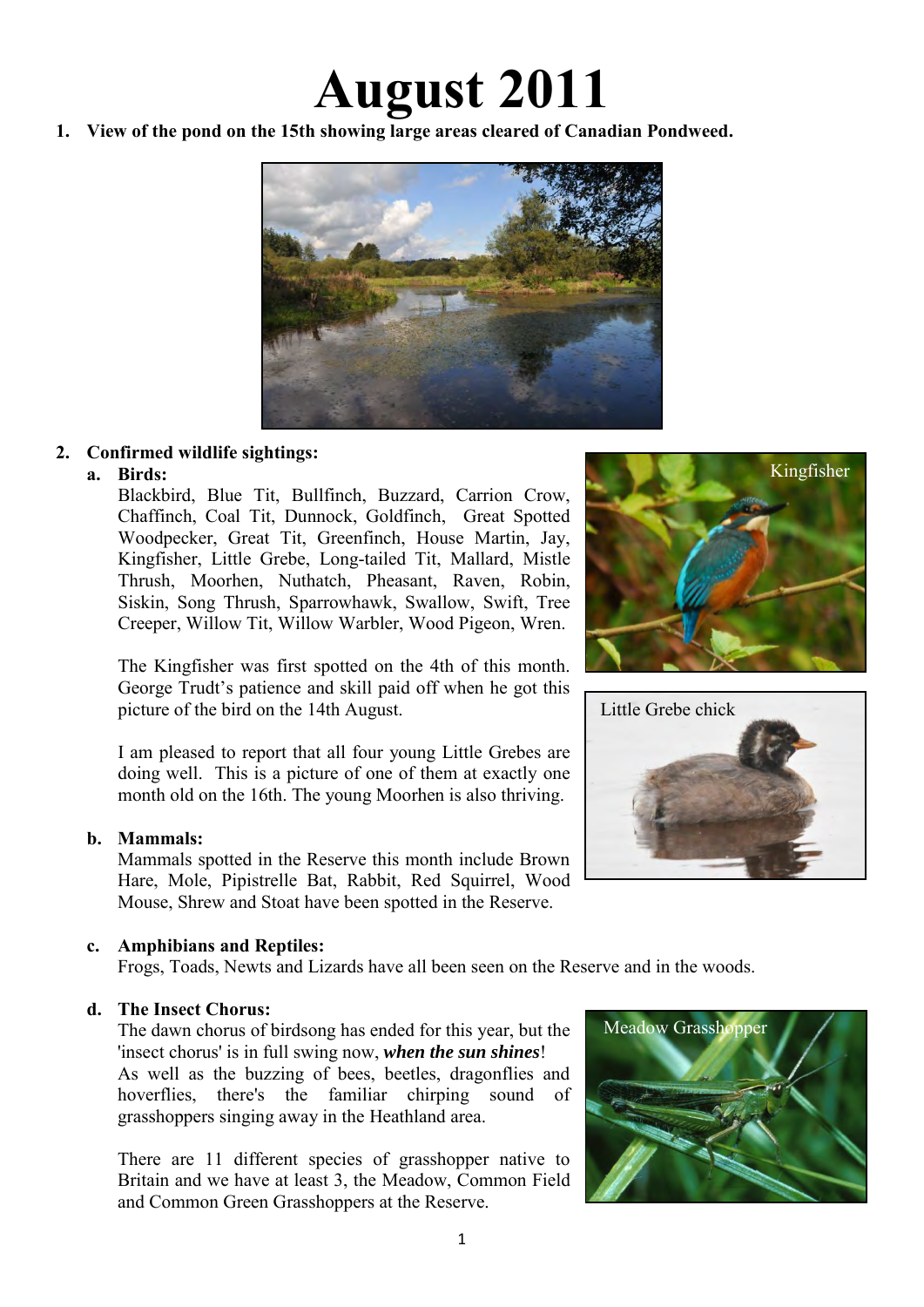Each species has its own unique sound which experts find as recognisable as bird songs. The Meadow Grasshopper makes a pulsing chirp which repeats every few seconds. The sound can be amplified using a [bat detector.](http://www.uksafari.com/shop/goods/bat5.htm) You can also use the detector to make recordings and compare the calls of different species. The chirping sound is created by rubbing a [row of pegs on their back legs](http://www.uksafari.com/jpeg3/grasshopper09.jpg) against their wings. You can see the pegs with a good hand lens. The action is called 'stridulation'. Both sexes stridulate, but it's usually the males you can hear who make the noise in order to attract a mate.

Mating will go on until September, and once [mated](http://www.uksafari.com/jpeg3/grasshopper12.jpg) the females will lay their eggs in batches of about a dozen in dry soil. The nymphs will emerge next spring, around April or May. The Meadow Grasshopper is the only one of the UK species which cannot fly. It is also extremely variable in colour. It can be green, brown, purple, orange and even [pink.](http://www.uksafari.com/jpeg3/grasshopper10.jpg)

#### **e. Butterflies:**

It has been a disappointing month for butterflies because of the wet weather. There were occasional sightings of Green-veined White, Peacock and Red Admiral and one sighting of a Meadow Brown.

#### **f. Moths:**

On the 13th of August Keith Naylor and Anna White very kindly came to Eskrigg Reserve and spent several hours identifiing the moths that had been trapped during the previous night. Over 500 moths were caught and there were at least 58 different species. Once again, several species had not been caught at Eskrigg before. These were:

#### **Macro-moths**

Barred Chestnut - *Diarsia dahlii*, Dark Marbled Carpet - *Chloroclysta citrata*, The Dun-bar - *Cosmia trapezina* , Ruby Tiger - *Phragmatobia fuliginosa* and The Sallow - *Xanthia icteritia*.



#### **Micro-moths**

Straw Grass-veneer *- Agriphilia straminella)*, *Epinotia nisella*, *Epinotia ramella*, Little Grey - *Dipleurina lacustrata*, Pied Grey - *Eudonia delunella*, Small Grey - *Eudonia mercurella*, Groundmoss Grey - *Eudonia truncicolella*, Mother of Pearl - *Pleuroptya ruralis*, Mint Bent-wing - *Pseudopostega crespusculella*, Meadow Grey - *Scoparia pyralella*, Pale Straw Pearl - *Udea lutealis*.

This is the first time the **Mint Bent-wing** has been found in this area.

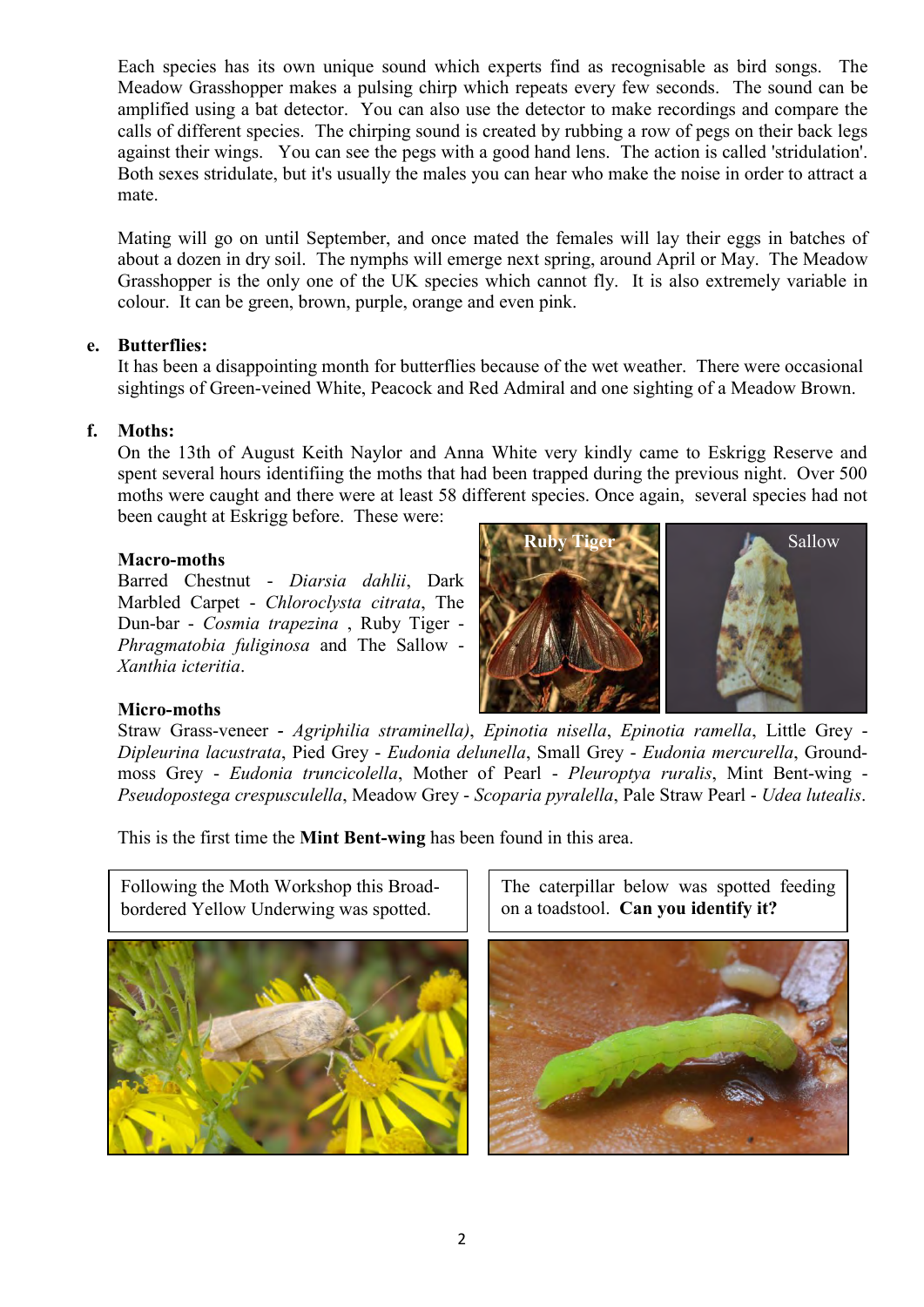#### **g. Harvestmen**



If there are any budding Arachnologists reading the bulletin who can identify these harvestmen found at the Reserve please get in touch?

#### **h. Leaf-curling Sac Spider -** *Clubiona phragmitis*



Leaf curled and sealed. Female guarding egg sac. Female spider.

This spider was found on the  $3<sup>rd</sup>$  of August whilst clearing some of the reed-canary grass.

Clubiona is derived from the Greek "Kleos" meaning "glory" and "bios" meaning "life".

The female spider is 7-11 mm long and the male 5-10 mm long. Its abdomen is a greyish- or reddish-brown with a silky pubescence. Its chelicerae are relatively large and dark. The female epigyne and male palp are distinctive and often discernible with a lens. The eyes are uniform in size and are arranged in 2 rows of 4. The first and fourth pairs of legs are the longest.

*C. phragmitis* is a nocturnal, free-ranging spider that aggressively chases prey on vegetation. With a speedy dash and a final jump, the prey is usually caught with its first pair of legs. It is an important agricultural pest controller. It is commonly called a leaf-curling spider because the female spins a retreat, for herself and the egg sac, in the heads of reeds.

 **Habitat**: On vegetation, generally in marshy habitats but sometimes on sand dunes.

 **Distribution**: Widespread but local distribution throughout Britain and northern Europe.

 **i. Fungi:** 





Another False Morel (*Gyromitra esculenta*) was also found at the side of the path.

Elfin Saddle (*Helvella lacunosa*) found at side of path into the Reserve.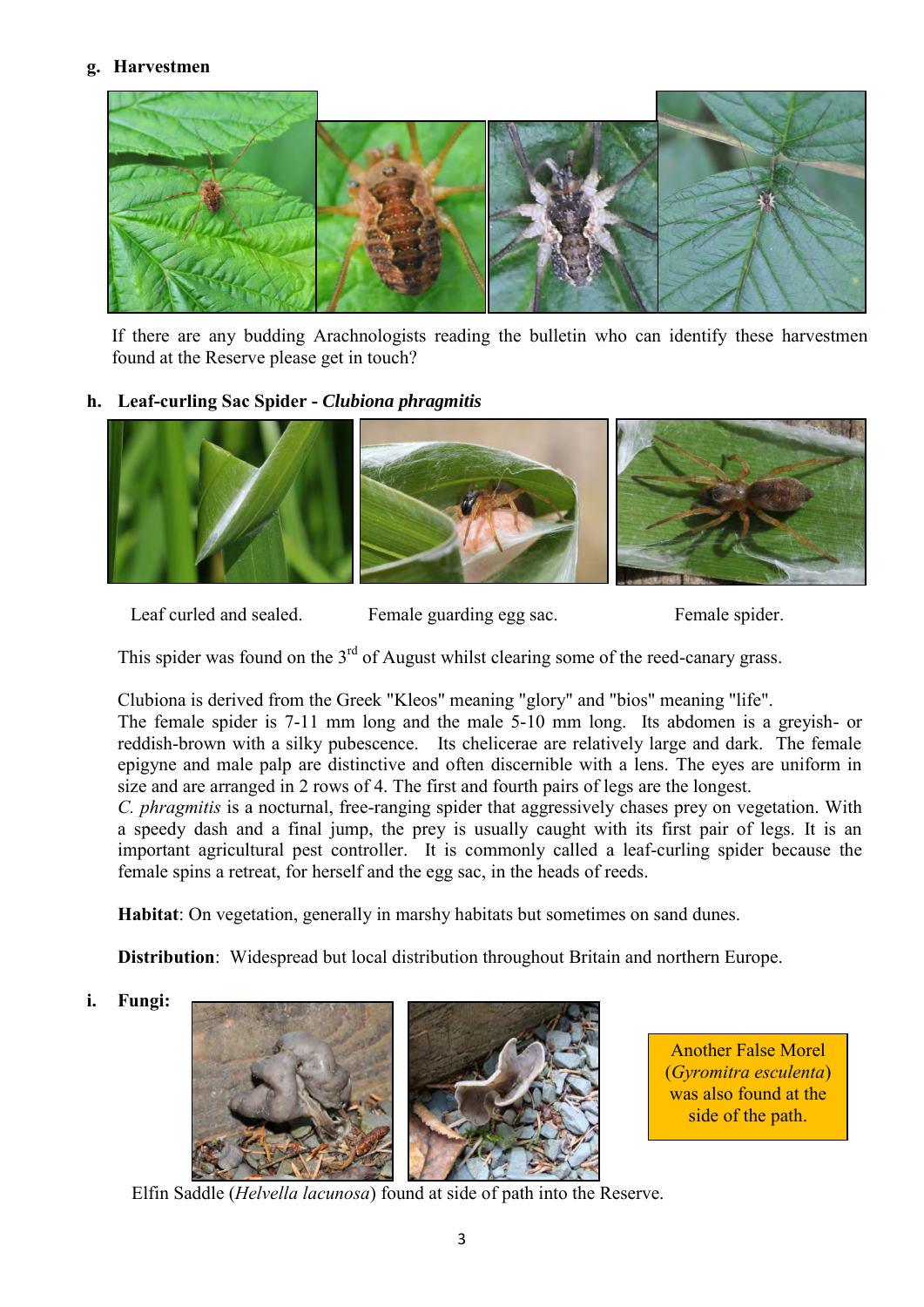**j. A few of the flowering plants worth noting this month:**



1. Water Mint 2. Bird's Foot Trefoil 3. Knapweed<br>4. Devil's Bit Scabious 5. Meadow Vetchling 6. Rosebay W 5. Meadow Vetchling 6. Rosebay Willowherb

## **k. Some of the plants whose fruits and seeds are already being dispersed.**



- 1. Meadow Vetchling 2. Bramble 3. Foxglove 4. Red Campion 5. Cleavers 6. Burdock
- 4. Red Campion
- 
- 
-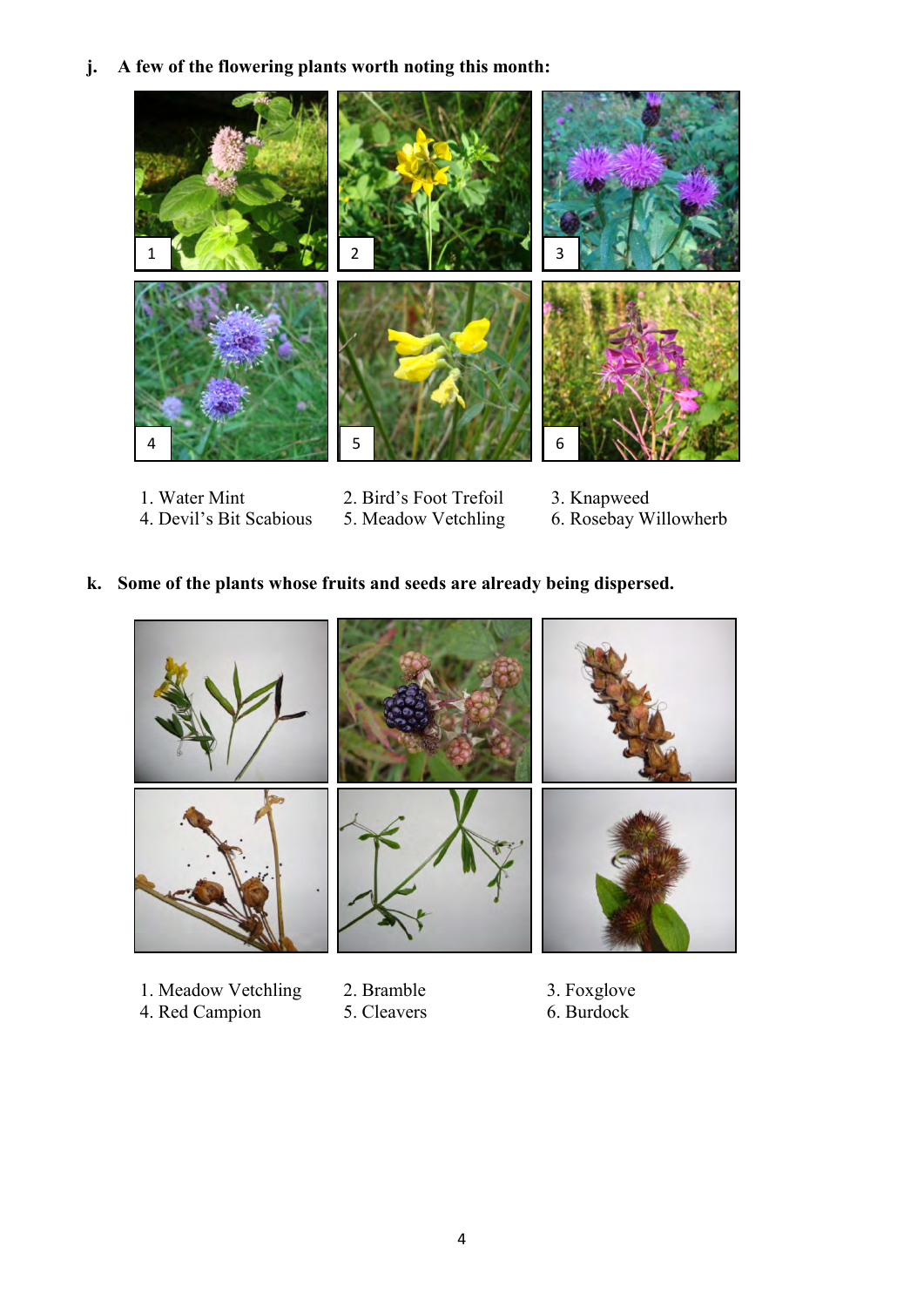#### **3. Maintenance work – Volunteer Assistance**

On several occasions during the month Jessica Peck and Innes Green carried out some maintenance work in order to gain their Duke of Edinburgh Award. Jessica spent hours replacing boards along the edge of the path. Innes helped Jessica with the path on one occasion and at other times cleared away some of the weed extracted from the pond. Ian Dunn, pictured in last month's bulletin, also cleared the banks of pondweed.



One evening Moira Weatherup and Bob Glaister assisted with clearing some of the Canadian pondweed from the

middle of the pond. Moira did not have a pair of waders, but that did not stop her wading in in her jeans and trainers. *I am afraid I have no photographic evidence – probably just as well.* 

Thank-you also to Moira Weatherup and Bob Glaister for splitting and delivering logs during the month.

Pondweed and Reed-canary Grass was cleared round the edges of the pond, the sides of the Reserve path and boardwalk were strimmed, the Reserve path raked and the grass at the Dumfries road end cut.

#### **4. Fantastic Mr Fox Day 16th August:**



Ross Gemmell talked to the group about the range of animal tracks and signs that we could look out for and gave us a short quiz to try out before going into the woods. We then followed a trail he had set out earlier in the day to look for a range of animal footprints on the muddy path. On discovering the tracks we had to draw them and identify them. Our efforts were checked on return to the Centre.

One of the participants had the bright idea of illustrating Fantastic Mr Fox using natural materials found around the Reserve so the youngsters made a fox from twigs, leaves and pine needles.

We finished the workshop by making Mr Fox face masks. A good time was had by all. Thanks Ross.

#### **5. Carey Family Outing 18th August**



Young Holly and Rob Carey brought their grandparents along to Eskrigg for an afternoon's pond dipping. They caught a good range of aquatic organisms:

Alderfly larvae, Caddis larvae, Damselfly nymphs, 2 species of Leech, male and female Sticklebacks, **Great Diving Beetle**, Diving Beetle larvae, Water Boatmen, Lesser Water Boatmen, Mayfly nymphs, Palmate Newts, Pond Skaters, Pea Mussels, Pond Snails, Water Fleas but unfortunately no Water Scorpions.